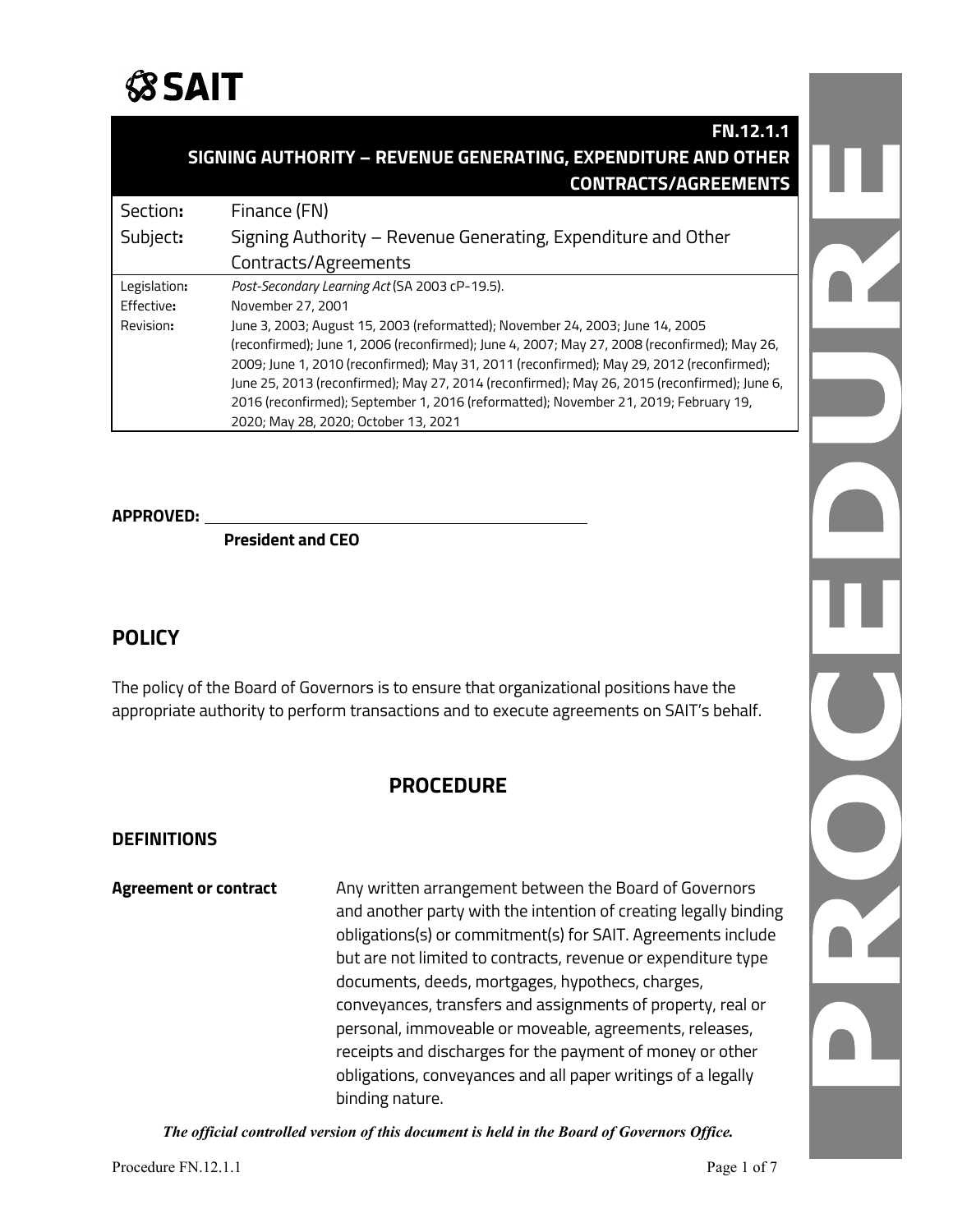# **SSAIT**

| <b>Contract value</b>                  | The total value of the contract over the term, including all<br>taxes, service charges and other associated fees, but<br>excluding the potential value of extensions to the contract.                                                                                                                                                                                                                                                                                                                                                                    |  |
|----------------------------------------|----------------------------------------------------------------------------------------------------------------------------------------------------------------------------------------------------------------------------------------------------------------------------------------------------------------------------------------------------------------------------------------------------------------------------------------------------------------------------------------------------------------------------------------------------------|--|
| <b>Expenditure agreement</b>           | An agreement that may result in a formal commitment to<br>purchase goods or services with a vendor. It includes but is<br>not limited to purchase orders, blanket orders, increases to<br>purchase orders, goods and service purchase agreements,<br>construction agreements, consulting agreements,<br>independent contractor agreements, requests for quotations,<br>proposals, tenders and expression of interest, letters of intent,<br>vendor exclusivity agreements, lease or rental agreements,<br>licensing agreements and financing agreements. |  |
| <b>Multi-year contract</b>             | A contract that extends beyond an approved fiscal year<br>budget and requires future financial commitments on SAIT's<br>behalf. These include but are not limited to earned revenue<br>contracts, leases, and licenses.                                                                                                                                                                                                                                                                                                                                  |  |
| Other agreement                        | Any other legally-binding or potentially legally-binding<br>agreement that is not a revenue generating agreement or an<br>expenditure agreement. It includes but is not limited to joint<br>ventures, collaboration/partnerships, non-disclosure and<br>confidentiality, information sharing, letters of intent,<br>memorandums of understanding, articulation, agency,<br>trademark licenses, workplace experiential agreements and<br>intellectual property licenses.                                                                                  |  |
| <b>Revenue generating</b><br>agreement | A legally-binding or potentially legally-binding agreement<br>that may generate revenue for SAIT. It includes but is not<br>limited to training agreements, master services agreements,<br>leases, facility licenses, binding proposals, partnerships,<br>licensing agreements and government-provided grants.                                                                                                                                                                                                                                           |  |
| <b>Signing authority</b>               | The legal authority that the Board delegates through SAIT's<br>president and CEO to organizational positions, enabling<br>persons in these positions to perform transactions and<br>execute agreements on SAIT's behalf.                                                                                                                                                                                                                                                                                                                                 |  |

*The official controlled version of this document is held in the Board of Governors Office.*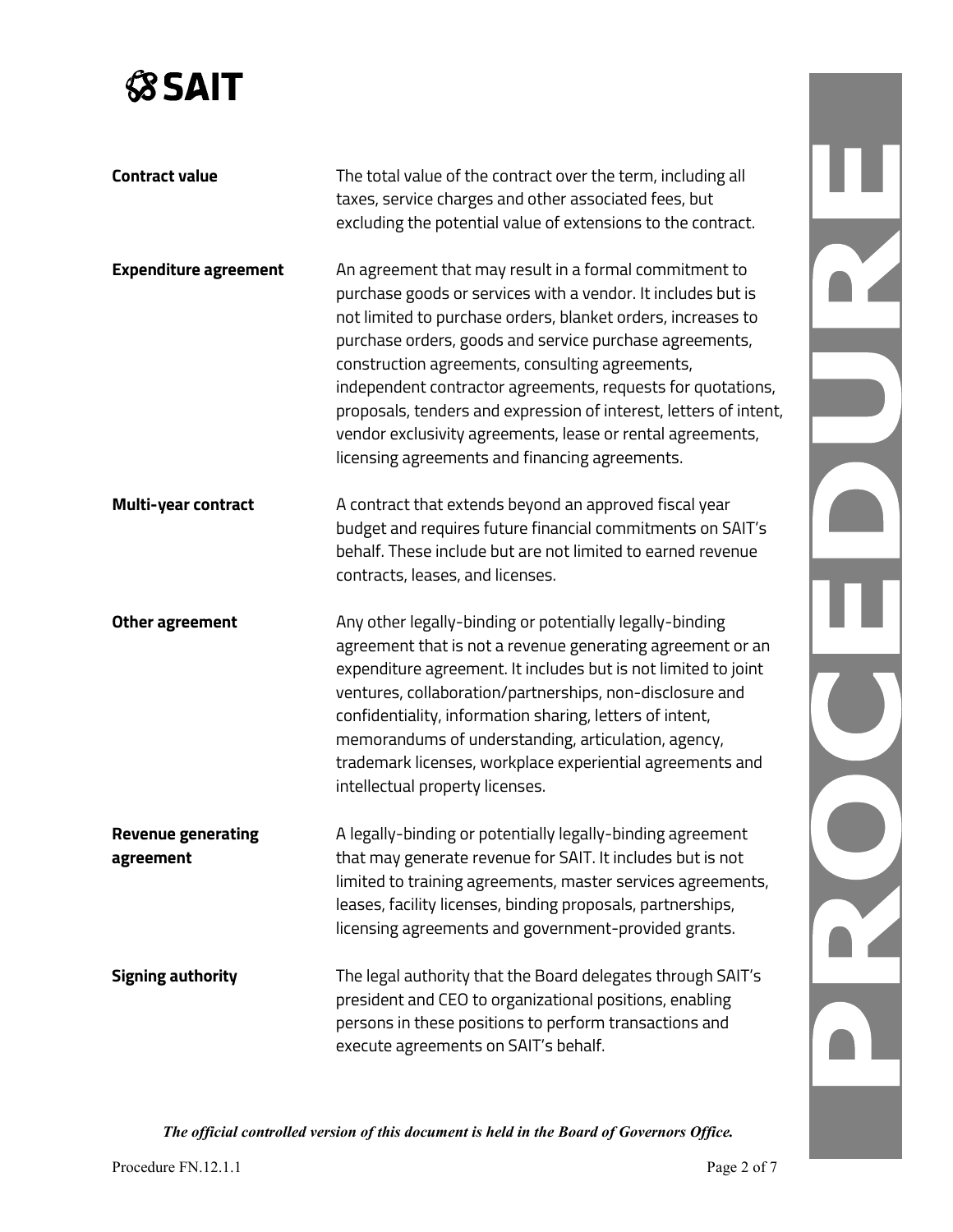

## **GOVERNING PRINCIPLES**

- 1. Agreements requiring execution by the Board may be delegated to and executed on behalf of SAIT and the Board by SAIT's president and CEO or delegate(s), and all agreements so executed shall be binding upon the Board and upon SAIT without any further authorization or formality.
- 2. Notwithstanding the delegation of authority conferred upon the president and CEO, the Board retains the residual power to execute any agreement to which SAIT is a party and, in particular, any agreement involving:
	- a) Collective agreements that bind SAIT.
	- b) The purchase, sale, acquisition, disposition or leasing of real estate.
	- c) The selection of SAIT's president and CEO.
- 3. Notwithstanding the delegation of authority herein conferred upon authorized signatories, the president and CEO retains the residual power to contract on SAIT's behalf in relation to any and all agreements of whatever nature, as delegated by Board resolution to the president and CEO.
- 4. All agreements that bind SAIT or the Board must comply with SAIT's policies and procedures. The executive and deans, directors and managers are responsible to ensure all agreements are signed in accordance with this and other policies and procedures.
- 5. Employees who sign agreements on SAIT's behalf must ensure that SAIT is able to meet the obligations and commitments outlined in the agreement.
- 6. All signed agreements shall reside in a central repository within the Contracts, Insurance and Legal Services section, Finance department, with the exception of employee services and work-integrated learning (WIL) agreements.
- 7. The president and CEO shall inform and seek direction from the Board on any unplanned revenue and expenditures of significant or material value (> \$2 million) that were not accounted for in the Board-approved operational or capital budgets.
- 8. Money collected or set aside on behalf of third parties (e.g. student association fees, funds held on behalf of others, or payroll taxes) are out of scope of the signing authority matrix but must have director (or delegate) approval from the responsible business unit regardless of the value.

*The official controlled version of this document is held in the Board of Governors Office.*

 $\overline{\mathbf{r}}$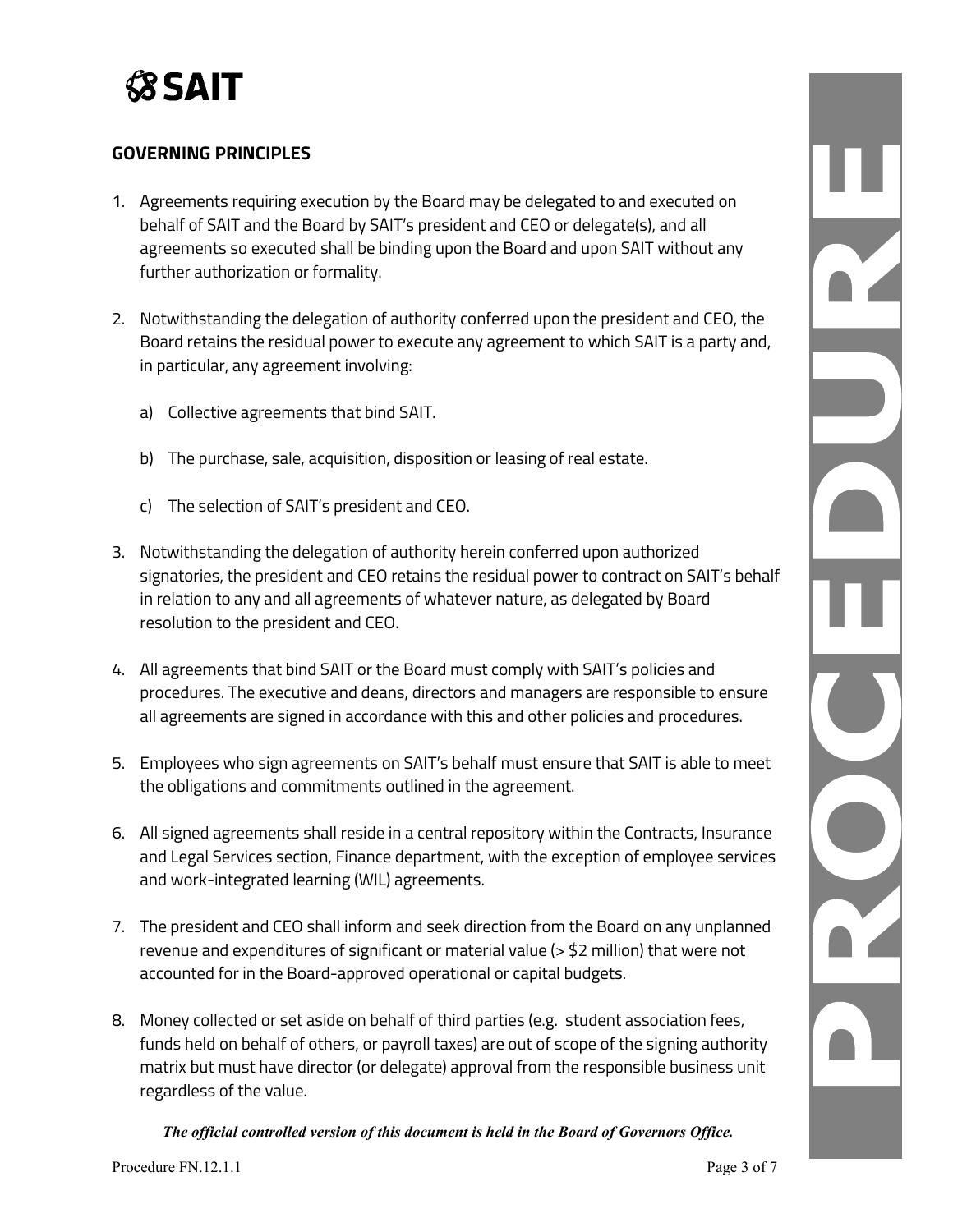

#### **PROCEDURE**

#### **A. Delegation of Authority**

- 1. SAIT will delegate authority to a position, as opposed to a person. However, unless otherwise specified, authority delegated to a position extends to any person acting in the position, provided that the delegation is in writing and the person is a SAIT employee.
- 2. A temporary delegation of authority is permitted during the temporary absence of a person having permanent authority, providing it is in writing, fully documented, and sent to the Finance department before the absence begins.

#### **B. Review of Agreements**

- 1. It is the school/department's responsibility to assess the nature of the agreement and to determine, in consultation with the appropriate supervisor or manager, school/department dean or director, vice president or Finance, whether and by whom the agreement needs to be reviewed and signed. Additional information on who is responsible for reviewing and signing different types of agreements, is set out in Schedule A, Contract/Agreement Register, an Associated Document to this procedure.
- 2. Multi-year contracts committing funding beyond a Board approved budget must be approved based on total spend and signed in accordance with the signing authority matrix for expenditures (see paragraph D.7 of this procedure).
- 3. Contracts, Legal Services and Insurance must review:
	- a) Multi-year contracts committing funding beyond the Board approved budget.
	- b) Revenue generating agreements and expenditure agreements that are not on a standard SAIT contract template, or on a standard SAIT contract with changes before the agreement is executed.
	- c) Revenue generating agreements and expenditure agreements that have significant operational, financial, reputational and/or legal risks.
- 4. If any agreement has significant operational, financial, reputational and/or legal risk, it is the responsibility of Contracts, Insurance and Legal Services to determine the appropriate level of review prior to signing.

*The official controlled version of this document is held in the Board of Governors Office.*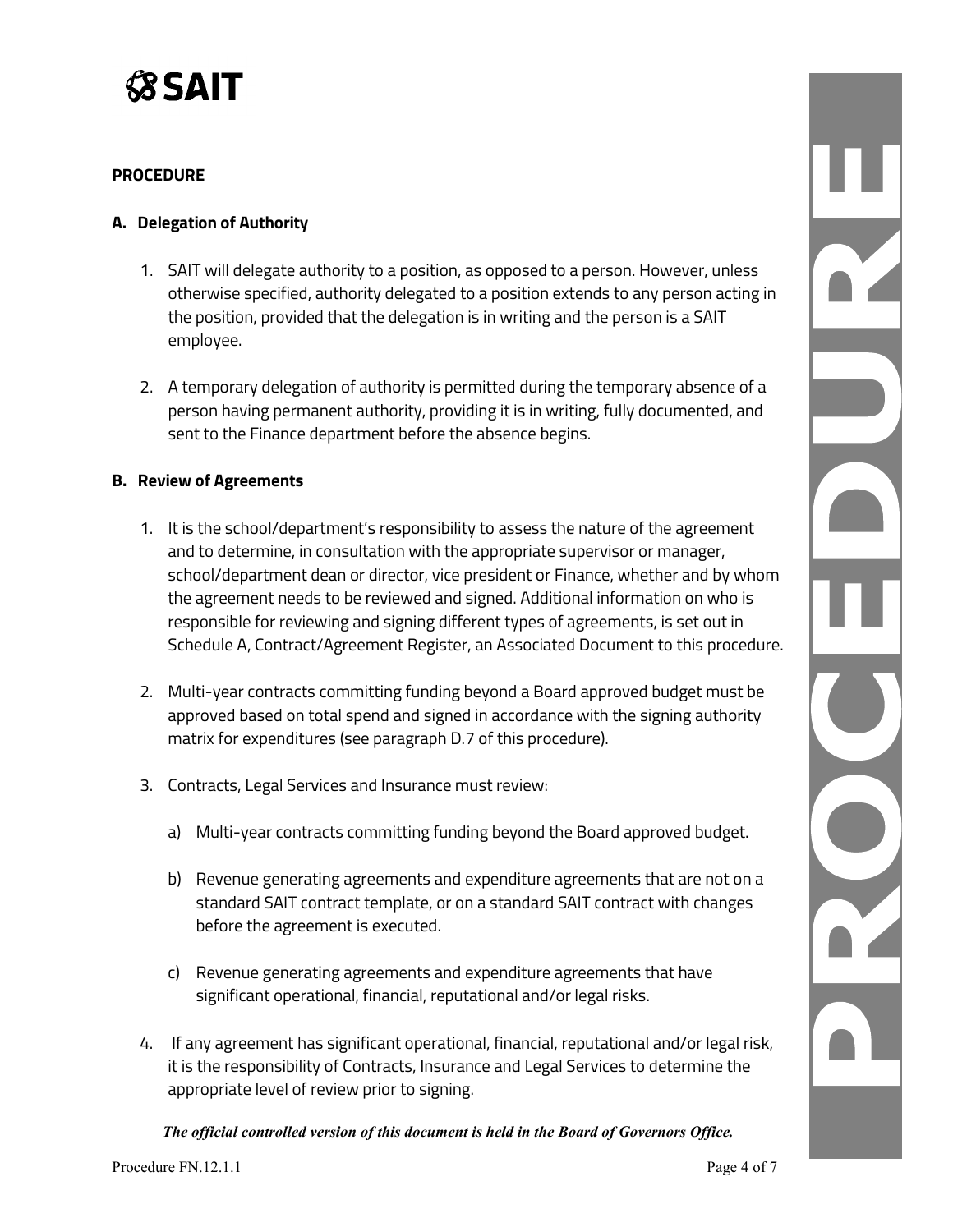

## **C. Corporate Seal**

1. The officers authorized to affix the SAIT corporate seal are as set out in procedure AD.1.4.1 Corporate Seal.

#### **D. Signing Authority**

- 1. Revenue generating agreements and expenditure agreements must be made by way of a formal written agreement, and approved in accordance with the Signing Authority Matrix.
- 2. A series of reasonably-related transactions will be considered as a single transaction for the purpose of determining required signing authority levels. Under no circumstances shall any single transaction be broken down into multiple requirements or be reduced in term or scope to alter the commitment level or the positions which have the delegated authority to approve the requirement.
- 3. The Signing Authority Matrices and any changes to them must be approved by the Board, based upon the president and CEO's recommendation.
- 4. Any exception to the approval limits set out in the Signing Authority Matrices requires the written approval of the CFO and vice president, corporate services.
- 5. A second signature or internal approval from SAIT's president and CEO or from one vice president is required for any agreement that:
	- a) Has a significant operational, financial, reputational and/or legal risk to SAIT.
	- b) Is in excess of the annual operating and capital budget previously approved by the Board.
	- c) Requires significant resources from SAIT's divisions, schools and/or departments.
- 6. Revenue Agreements Signing Authority Matrix

The following positions are authorized to approve and sign revenue generating agreements within the stated approval limits and current fiscal year:

| <b>Signing Authority</b>                  | <b>Contract Value</b> |
|-------------------------------------------|-----------------------|
| President and CEO and one vice president* | $\geq$ \$2 million    |

*The official controlled version of this document is held in the Board of Governors Office.*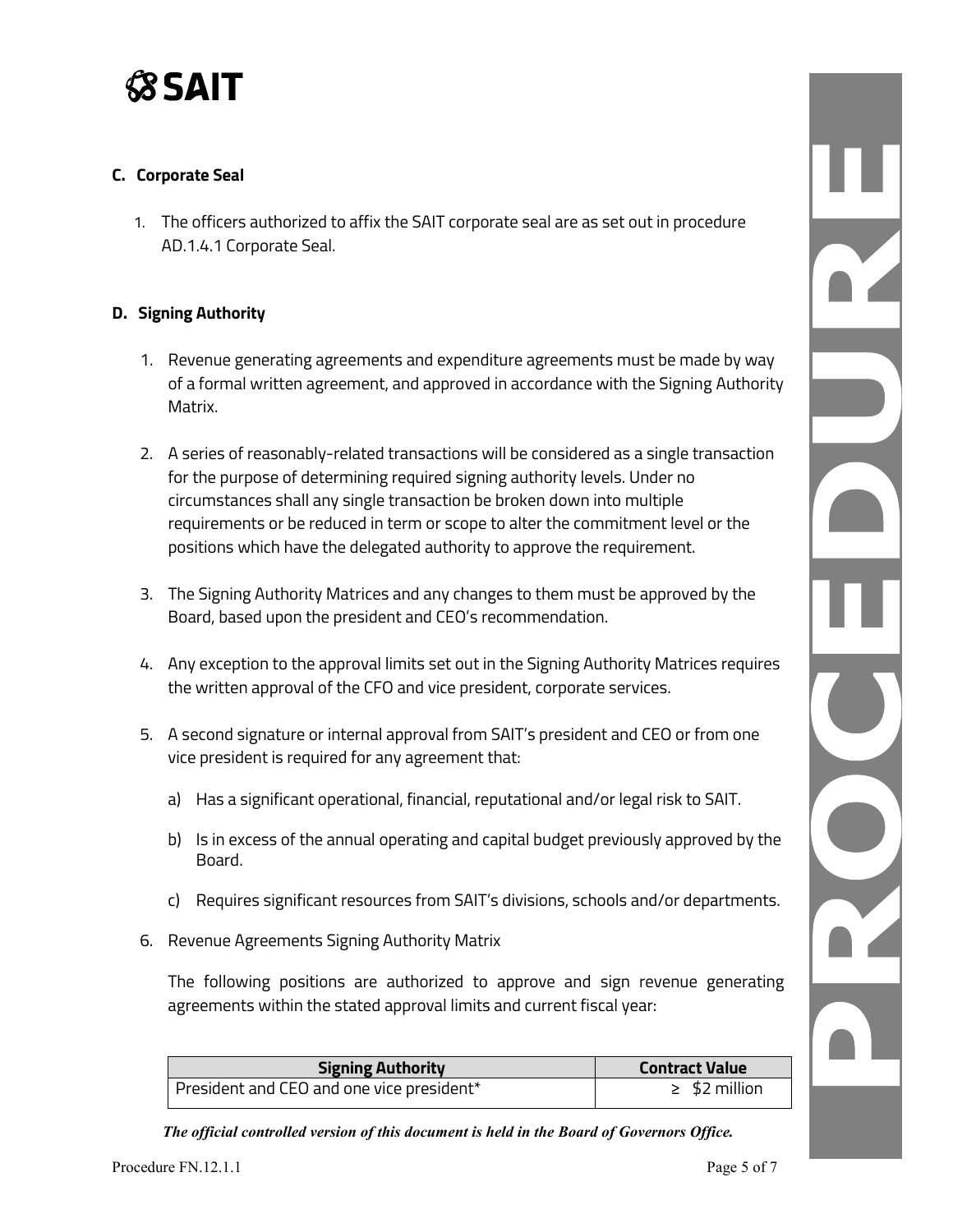

| President and CEO                                | $<$ \$2 million |
|--------------------------------------------------|-----------------|
| Vice president                                   | $<$ \$1 million |
| Associate vice president/CIO                     | $<$ \$250,000   |
| Dean, director                                   | $<$ \$100,000   |
| Associate dean, associate director               | $<$ \$50,000    |
| Academic chair, manager                          | $<$ \$25,000    |
| Project coordinator (Corporate Development only) | \$15,000        |

\*The vice president signing with the president and CEO shall not be the same divisional vice president responsible for the administration of the agreement.

- 7. Expenditures Signing Authority Matrix
	- a) The following positions are authorized to approve and sign expenditures within the stated approval limits and current fiscal year:

| <b>Signing Authority</b>                  | <b>Contract Value</b> |
|-------------------------------------------|-----------------------|
| President and CEO and one vice president* | $\geq$ \$5 million    |
| President and CEO                         | $<$ \$5 million       |
| Vice president                            | $<$ \$2 million       |
| Associate vice president / CIO /          | $<$ \$1 million       |
| Director, Facilities Management           |                       |
| Dean, director                            | $<$ \$250,000         |
| Associate dean, associate director        | $<$ \$100,000         |
| Academic chair, manager                   | \$50,000              |

\*The vice president signing with the president and CEO shall not be the same divisional vice president responsible for the administration of the agreement.

b) The following positions are authorized to app**r**ove expenditures within the stated approval limits and current fiscal year, but may not commit (approve or sign) SAIT to any type of agreement:

| <b>Signing Authority</b> | <b>Contract Value</b> |
|--------------------------|-----------------------|
|                          |                       |

*The official controlled version of this document is held in the Board of Governors Office.*